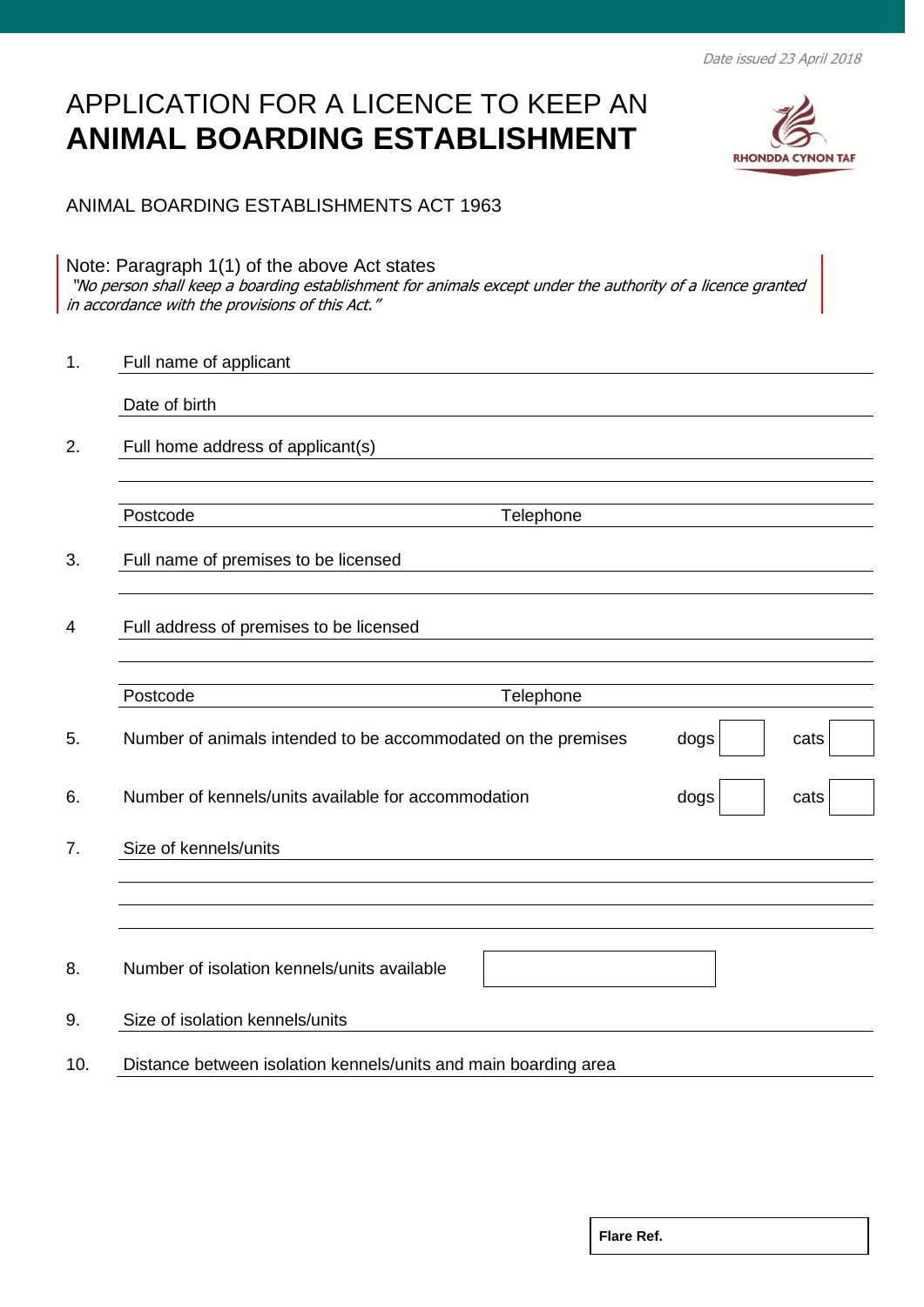| 11. | Do you use separate 'holding' kennels/units?                                                          | <b>YES</b> | <b>NO</b> |  |
|-----|-------------------------------------------------------------------------------------------------------|------------|-----------|--|
| 12. | If YES, how many and where are they situated?                                                         |            |           |  |
|     |                                                                                                       |            |           |  |
|     |                                                                                                       |            |           |  |
|     |                                                                                                       |            |           |  |
| 13. | Details of construction of kennels/units (including materials used for flooring, walls, ceilings etc) |            |           |  |
|     |                                                                                                       |            |           |  |
| 14. | Heating arrangements                                                                                  |            |           |  |
|     |                                                                                                       |            |           |  |
| 15. | Method of ventilation                                                                                 |            |           |  |
|     |                                                                                                       |            |           |  |
| 16. | Lighting arrangements                                                                                 |            |           |  |
|     |                                                                                                       |            |           |  |
| 17. | Water supply                                                                                          |            |           |  |
|     |                                                                                                       |            |           |  |
| 18. | Arrangements for food storage                                                                         |            |           |  |
|     |                                                                                                       |            |           |  |
| 19. | How often are kennels/units cleaned                                                                   |            |           |  |
|     |                                                                                                       |            |           |  |
| 20. | Arrangements for disposal of excreta and other waste                                                  |            |           |  |
|     |                                                                                                       |            |           |  |
| 21. | How often are cats/dogs fed and watered?                                                              |            |           |  |
|     |                                                                                                       |            |           |  |
|     |                                                                                                       |            |           |  |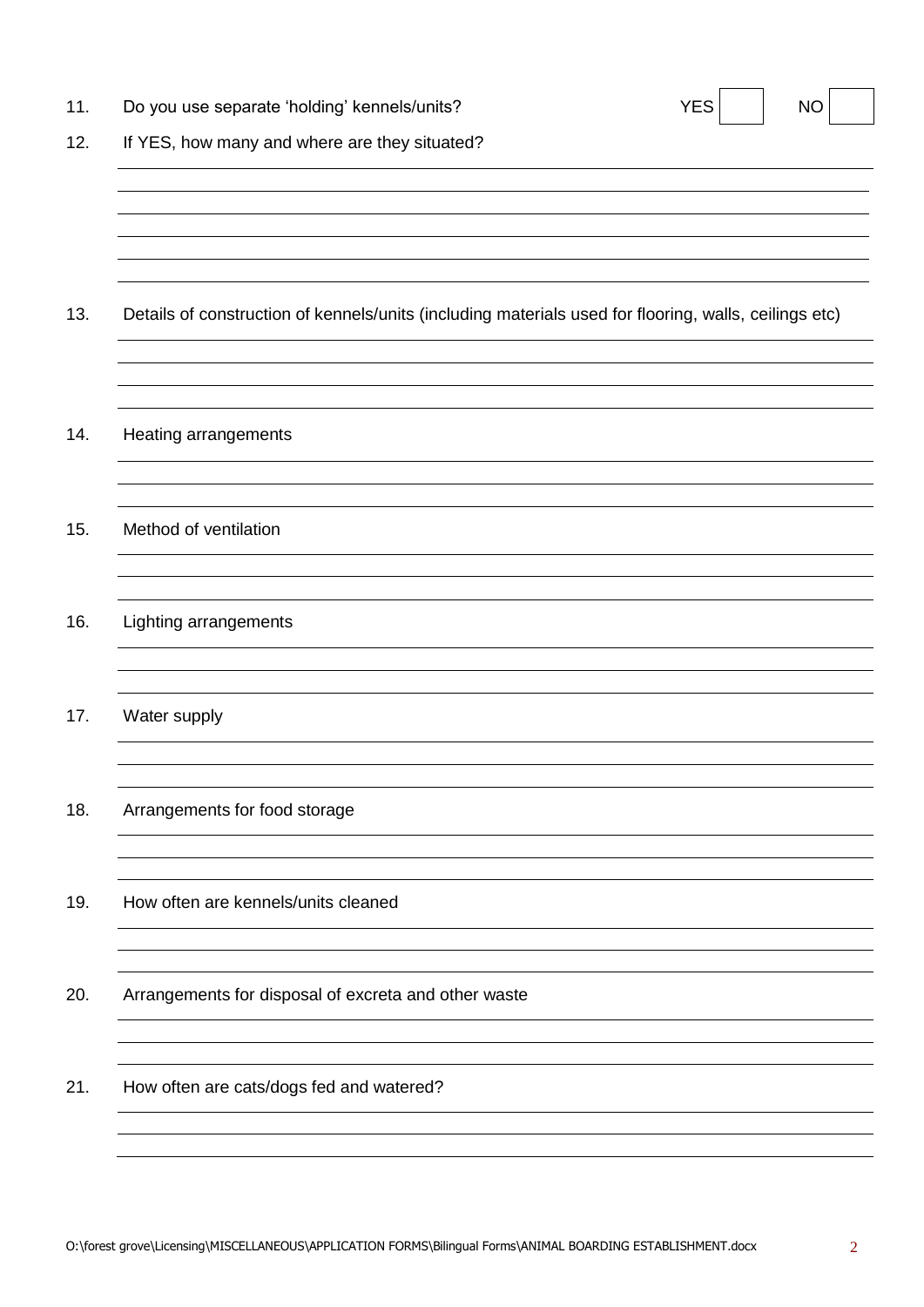| 22.               | How often are animals visited and monitored?                                                                                                            |                          |                        |
|-------------------|---------------------------------------------------------------------------------------------------------------------------------------------------------|--------------------------|------------------------|
| 23.<br>24.<br>25. | Do you keep a register of all animals boarded?<br>Do you have a written training policy for staff?<br>If NO, provide details of training given to staff | <b>YES</b><br><b>YES</b> | <b>NO</b><br><b>NO</b> |
| 26.               | What measures are taken to prevent the introduction of rodents, insects and other pests?                                                                |                          |                        |
| 27.<br>28.        | Does the establishment take in 'stray' cats and dogs?<br>If YES, provide details of where they are boarded and for how long details                     | <b>YES</b>               | <b>NO</b>              |
| 29.               | Are you, or any person involved with the establishment, disqualified for the time being from:<br>keeping a pet shop                                     | <b>YES</b>               | <b>NO</b>              |
|                   | keeping a riding establishment                                                                                                                          | <b>YES</b>               | <b>NO</b>              |
|                   | keeping a dog                                                                                                                                           | <b>YES</b>               | <b>NO</b>              |
|                   | keeping a dog breeding establishment                                                                                                                    | <b>YES</b><br><b>YES</b> | <b>NO</b><br><b>NO</b> |
|                   | having the custody of animals<br>keeping a boarding establishment for animals                                                                           | <b>YES</b>               | <b>NO</b>              |
| 30.               | If YES to any part of question 29 above, provide FULL details                                                                                           |                          |                        |
|                   |                                                                                                                                                         |                          |                        |
|                   |                                                                                                                                                         |                          |                        |
| 32.               | Do you have indemnity insurance to cover the maximum<br>number of dogs/cats boarded?                                                                    | <b>YES</b>               | <b>NO</b>              |
| 33.               | Do you have employers liability insurance?                                                                                                              | <b>YES</b>               | <b>NC</b>              |